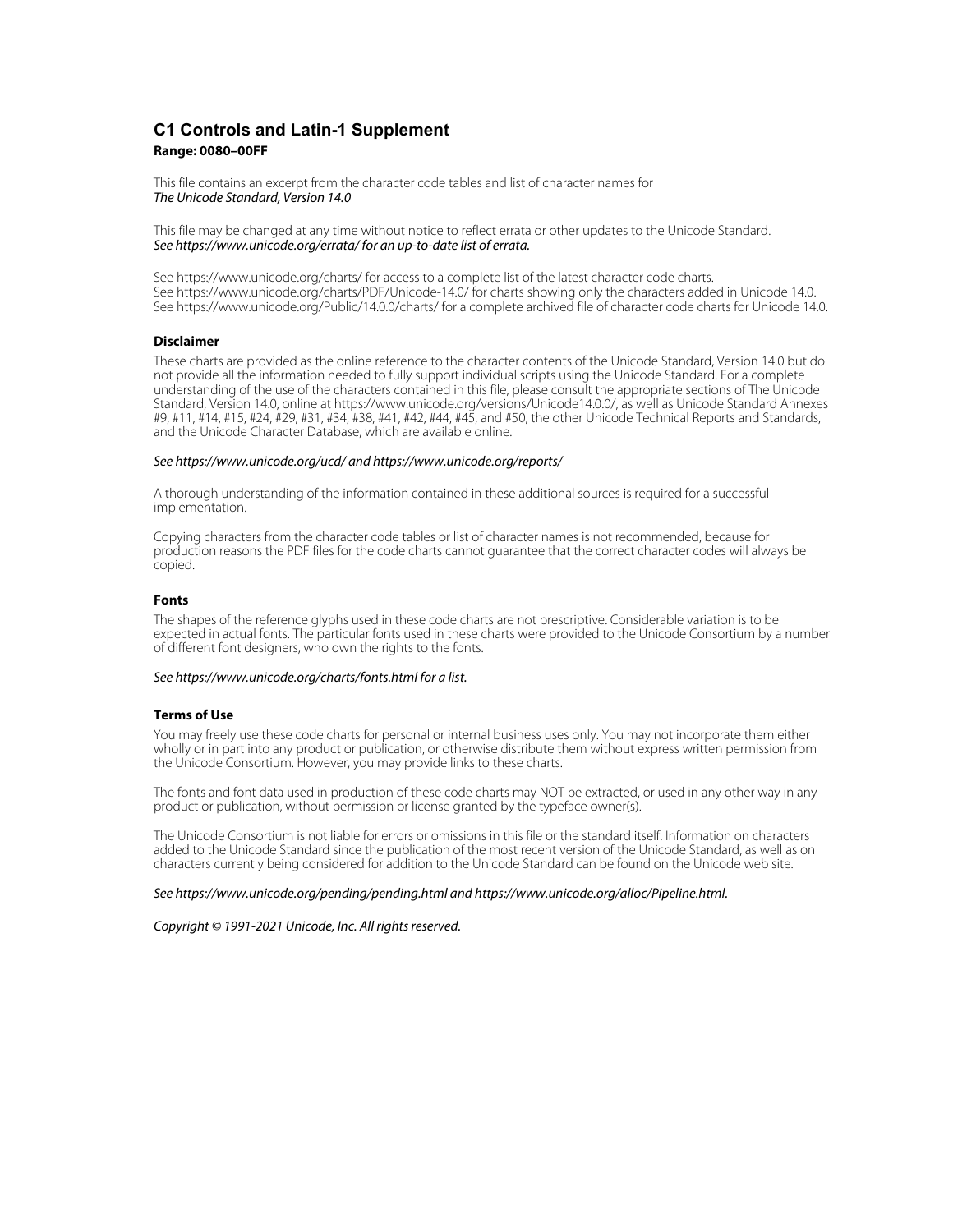# **C1 Controls and Latin-1 Supplement**

|                         | 008                          | 009                            | 00A                                | 00B                        | 00C                        | 00D                  | 00E                        | 00F                           |
|-------------------------|------------------------------|--------------------------------|------------------------------------|----------------------------|----------------------------|----------------------|----------------------------|-------------------------------|
| $\mathbf{0}$            | ¦XXX¦<br>0080                | <b>DCS</b><br>0090             | <b>NB</b><br>SP<br>00A0            | O<br>00B0                  | 00C0                       | 00D0                 | à<br>00E0                  | ð<br>00F0                     |
| 1                       | <b>XXX</b><br>0081           | <b>PU1¦</b><br>0091            | 00A1                               | 00B1                       | 00C1                       | Ñ<br>00D1            | á<br>00E1                  | $\tilde{\rm n}$<br>00F1       |
| $\overline{2}$          | ¦BPH¦<br>0082                | <b>PU2:</b><br>0092            | $\boldsymbol{\phi}$<br>00A2        | 2<br>00B2                  | Â<br>00C2                  | 00D2                 | â<br>00E2                  | ò<br>00F2                     |
| 3                       | ¦NBH¦<br>0083                | <b>STS</b><br>0093             | $\mathbf f$<br>00A3                | 3<br>00B3                  | 00C3                       | 00D3                 | ã<br>00E3                  | ó<br>00F3                     |
| $\overline{\mathbf{4}}$ | IND¦<br>0084                 | <b>CCH!</b><br>0094            | $\mathbf \Omega$<br>00A4           | 00B4                       | $\overline{A}$<br>00C4     | 00D4                 | ä<br>00E4                  | ô<br>00F4                     |
| 5                       | NEL¦<br>0085                 | MW¦<br>0095                    | ¥<br>00A5                          | μ<br>00B5                  | o<br>00C5                  | $\Box$<br>00D5       | å<br>00E5                  | Õ<br>00F5                     |
| 6                       | <b>SSA</b><br>.<br>0086      | <b>SPA</b><br>-----<br>0096    | 00A6                               | 00B6                       | 00C6                       | O<br>00D6            | æ<br>00E6                  | $\ddot{\mathrm{o}}$<br>00F6   |
| 7                       | <b>ESA¦</b><br>.<br>0087     | EPA¦<br>0097                   | Ş<br>00A7                          | 00B7                       | Ç<br>00C7                  | X<br>00D7            | Ç<br>00E7                  | $\frac{\cdot}{\cdot}$<br>00F7 |
| 8                       | HTS <sub>i</sub><br>0088     | <b>SOS</b><br>0098             | 00A8                               | د<br>00B8                  | È<br>00C8                  | 00D8                 | è<br>00E8                  | Ø<br>00F8                     |
| 9                       | HT J!<br>0089                | ¦XXX¦<br>0099                  | 00A9                               | 1<br>00B9                  | É<br>00C9                  | 00D9                 | $\acute{\text{e}}$<br>00E9 | ù<br>00F9                     |
| A                       | ¦VTS¦<br>008A                | ¦scı¦<br>009A                  | $\underline{a}$<br>00AA            | $\overline{o}$<br>00BA     | Ê<br>00CA                  | 00DA                 | ê<br>00EA                  | ú<br>00FA                     |
| B                       | PLD.<br>008B                 | $\overline{\text{cs}}$<br>009B | $\ll$<br>00AB                      | $\gg$<br>00BB              | E<br>00CB                  | 00DB                 | ë<br>00EB                  | û<br>00FB                     |
| C                       | -----<br><b>PLU¦</b><br>008C | ST  <br>009C                   | $\overline{\phantom{0}}$<br>00AC   | $\frac{1}{4}$<br>00BC      | $\mathbf{\hat{I}}$<br>00CC | U<br>00DC            | ì<br>00EC                  | ü<br>00FC                     |
| D                       | RI<br>008D                   | OSC:<br>009D                   | s <u>н</u> Y¦<br>00AD              | $\frac{1}{2}$<br>00BD      | Í<br>00CD                  | Ý<br>00DD            | $\mathbf{1}$<br>00ED       | ý<br>00FD                     |
| E                       | ss2i<br>008E                 | PM :<br>009E                   | $\left( \mathrm{R}\right)$<br>00AE | $\frac{3}{4}$<br>00BE      | Î<br>00CE                  | $\mathbf{P}$<br>00DE | î<br>00EE                  | 00FE                          |
| $\mathsf F$             | SS3<br>008F                  | <b>APC¦</b><br>009F            | 00AF                               | $\dot{\bm{\zeta}}$<br>00BF | Ï<br>00CF                  | ß<br>00DF            | ï<br>00EF                  | ÿ<br>00FF                     |

The Unicode Standard 14.0, Copyright © 1991-2021 Unicode, Inc. All rights reserved.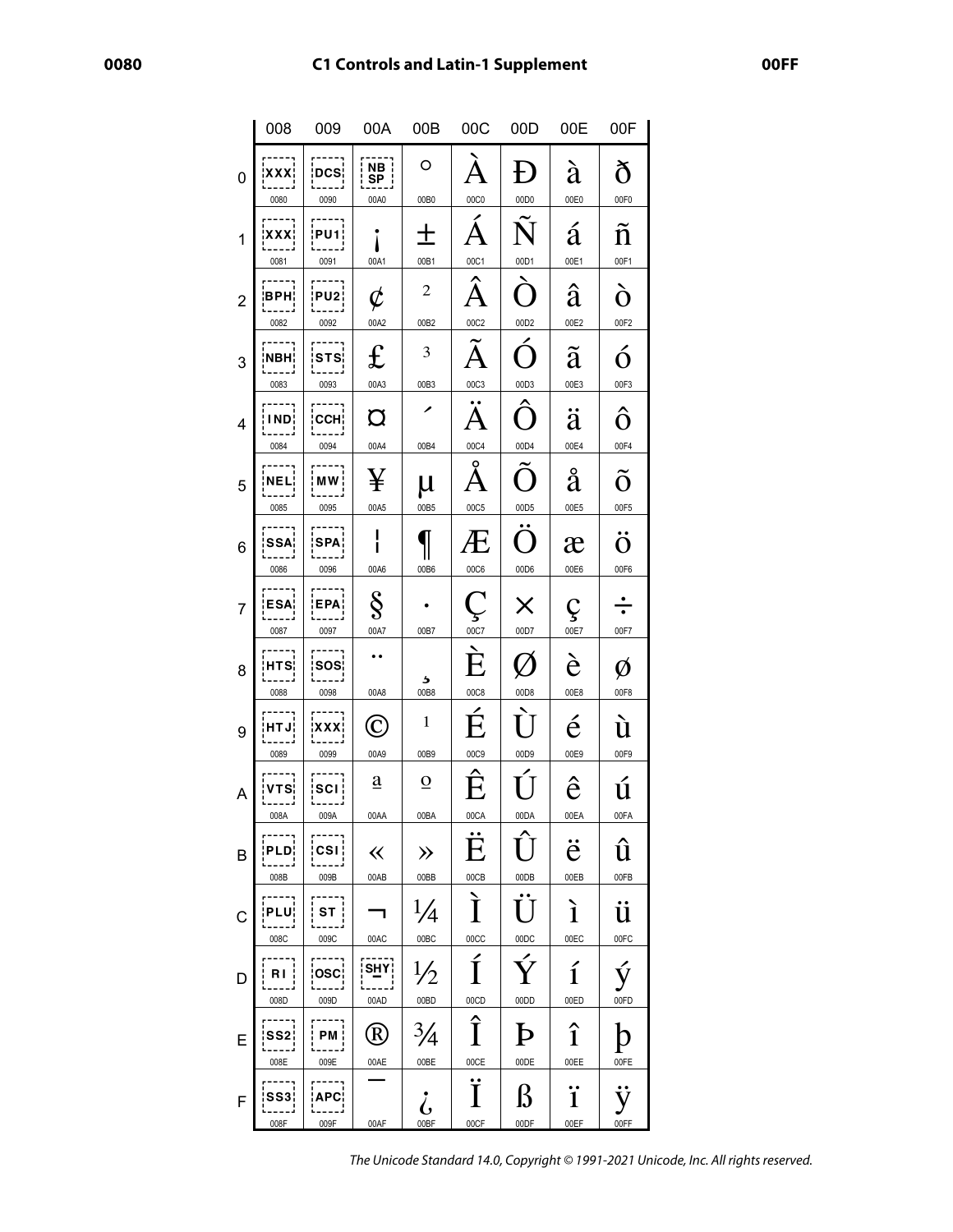# **0080 C1 Controls and Latin-1 Supplement 00A9**

| C1 controls |              |                                                                                            |  |
|-------------|--------------|--------------------------------------------------------------------------------------------|--|
|             |              | Alias names are those for ISO/IEC 6429:1992.                                               |  |
| 0080        | <b>xxx</b>   | <control></control>                                                                        |  |
|             |              |                                                                                            |  |
| 0081        | <u>¦xxx¦</u> | <control></control>                                                                        |  |
| 0082        | врні         | <control></control>                                                                        |  |
|             |              | = BREAK PERMITTED HERE<br>$\rightarrow$ 200B $\left[\frac{2W}{3P}\right]$ zero width space |  |
|             |              |                                                                                            |  |
| 0083        | імвні        | <control></control>                                                                        |  |
|             |              | = NO BREAK HERE                                                                            |  |
|             |              | → 2060 [w] word joiner                                                                     |  |
| 0084        | !IND!        | <control></control>                                                                        |  |
|             |              | • formerly known as INDEX                                                                  |  |
| 0085        | NEL          | <control></control>                                                                        |  |
|             |              | $=$ NEXT LINE (NEL)                                                                        |  |
|             |              |                                                                                            |  |
| 0086        | ssa¦         | <control></control>                                                                        |  |
|             |              | = START OF SELECTED AREA                                                                   |  |
| 0087        | ESA:         | <control></control>                                                                        |  |
|             |              | = END OF SELECTED AREA                                                                     |  |
| 0088        | нтs:         | <control></control>                                                                        |  |
|             |              | = CHARACTER TABULATION SET                                                                 |  |
| 0089        | інт Јі       | <control></control>                                                                        |  |
|             |              |                                                                                            |  |
|             |              | = CHARACTER TABULATION WITH                                                                |  |
|             |              | JUSTIFICATION                                                                              |  |
| 008A        | ivtsi        | <control></control>                                                                        |  |
|             |              | = LINE TABULATION SET                                                                      |  |
| 008B        | PLD          | <control></control>                                                                        |  |
|             |              | $=$ PARTIAL LINE FORWARD                                                                   |  |
| 008C        | PLU          | <control></control>                                                                        |  |
|             |              | = PARTIAL LINE BACKWARD                                                                    |  |
| 008D        | ∫nu ¦        | <control></control>                                                                        |  |
|             |              | = REVERSE LINE FEED                                                                        |  |
| 008E        | ss2¦         | <control></control>                                                                        |  |
|             |              | $=$ SINGLE SHIFT TWO                                                                       |  |
|             |              |                                                                                            |  |
| 008F        | ss3          | <control></control>                                                                        |  |
|             |              | $=$ SINGLE SHIFT THREE                                                                     |  |
| 0090        | pcs          | <control></control>                                                                        |  |
|             |              | = DEVICE CONTROL STRING                                                                    |  |
| 0091        | PU1          | <control></control>                                                                        |  |
|             |              | $=$ PRIVATE USE ONE                                                                        |  |
| 0092        | PU2          | <control></control>                                                                        |  |
|             |              | $=$ PRIVATE USE TWO                                                                        |  |
| 0093        | ¦sтs¦        | <control></control>                                                                        |  |
|             |              | = SET TRANSMIT STATE                                                                       |  |
| 0094        |              |                                                                                            |  |
|             | ссн.         | <control><br/>= CANCEL CHARACTER</control>                                                 |  |
|             |              |                                                                                            |  |
| 0095        | ¦mw¦         | <control></control>                                                                        |  |
|             |              | $=$ MESSAGE WAITING                                                                        |  |
| 0096        | SPA          | <control></control>                                                                        |  |
|             |              | = START OF GUARDED AREA                                                                    |  |
| 0097        | EPA          | <control></control>                                                                        |  |
|             |              | $=$ END OF GUARDED AREA                                                                    |  |
| 0098        | sos:         | <control></control>                                                                        |  |
|             |              | = START OF STRING                                                                          |  |
| 0099        | ¦xxx¦        | <control></control>                                                                        |  |
|             |              |                                                                                            |  |
| 009A        | scı j        | <control></control>                                                                        |  |
|             |              | = SINGI F CHARACTER INTRODUCER                                                             |  |
| 009B        | ¦csı¦        | <control></control>                                                                        |  |
|             |              | = CONTROL SEQUENCE INTRODUCER                                                              |  |
| 009C        | ¦sт¦         | <control></control>                                                                        |  |
|             |              | = STRING TERMINATOR                                                                        |  |
| 009D        | osci         | <control></control>                                                                        |  |
|             |              | = OPERATING SYSTEM COMMAND                                                                 |  |
|             |              |                                                                                            |  |
| 009E        | PM :         | <control></control>                                                                        |  |
|             |              | = PRIVACY MESSAGE                                                                          |  |

| 009F | APC                                                      | <control><br/><math>=</math> APPI ICATION PROGRAM COMMAND</control>                          |
|------|----------------------------------------------------------|----------------------------------------------------------------------------------------------|
|      |                                                          |                                                                                              |
|      |                                                          | Latin-1 punctuation and symbols                                                              |
|      |                                                          | Based on ISO/IEC 8859-1 (aka Latin-1) from here.                                             |
| 00A0 | $\begin{array}{c} \n\text{NB} \\ \text{SP}\n\end{array}$ | <b>NO-BREAK SPACE</b>                                                                        |
|      |                                                          | • commonly abbreviated as NBSP                                                               |
|      |                                                          | $\rightarrow$ 0020 $\boxed{\phantom{0}$ space                                                |
|      |                                                          | $\rightarrow$ 2007 $\begin{bmatrix} F \\ SP \end{bmatrix}$ figure space                      |
|      |                                                          | → 202F [SPECT] narrow no-break space                                                         |
|      |                                                          | $\rightarrow$ 2060 $\boxed{\text{wJ}}$ word joiner                                           |
|      |                                                          | → 237D ~ shouldered open box                                                                 |
|      |                                                          | → FEFF as zero width no-break space                                                          |
|      |                                                          | $\approx$ <nobreak> 0020<math>\sqrt{sp}</math></nobreak>                                     |
| 00A1 | i                                                        | <b>INVERTED EXCLAMATION MARK</b>                                                             |
|      |                                                          | · Spanish, Asturian, Galician                                                                |
|      |                                                          | · used in extended IPA to represent sublaminal                                               |
|      |                                                          | lower alveolar percussive                                                                    |
|      |                                                          | $\rightarrow$ 0021 ! exclamation mark                                                        |
|      |                                                          | $\rightarrow$ A71E <sup>1</sup> modifier letter raised inverted<br>exclamation mark          |
| 00A2 |                                                          | <b>CENT SIGN</b>                                                                             |
|      | ¢                                                        |                                                                                              |
|      |                                                          | $\rightarrow$ 023C $\varphi$ latin small letter c with stroke<br>→ 20A5 m mill sign          |
|      |                                                          | $\rightarrow$ 20B5 $\mathbb C$ cedi sign                                                     |
|      |                                                          | $\rightarrow$ 1D135 $^{\circ}$ musical symbol cut time                                       |
| 00A3 | £                                                        | POUND SIGN                                                                                   |
|      |                                                          | = pound sterling, Irish punt, lira, etc.                                                     |
|      |                                                          | · glyph may have one or two crossbars, in                                                    |
|      |                                                          | distinction from 20A4 £                                                                      |
|      |                                                          | $\rightarrow$ 20A4 £ lira sign                                                               |
|      |                                                          | → 20BA も turkish lira sign                                                                   |
|      |                                                          | $\rightarrow$ 10192 $\hat{\mathcal{L}}$ roman semuncia sign                                  |
| 00A4 | a                                                        | <b>CURRENCY SIGN</b>                                                                         |
|      |                                                          | · generic or unknown currency                                                                |
|      |                                                          | · other currency symbol characters start at                                                  |
|      |                                                          | 20A0 E                                                                                       |
|      |                                                          | $\rightarrow$ 0024 \$ dollar sign                                                            |
| 00A5 | ¥                                                        | <b>YEN SIGN</b>                                                                              |
|      |                                                          | = yuan sign (renminbi)                                                                       |
|      |                                                          |                                                                                              |
|      |                                                          | • glyph may have one or two crossbars, but the<br>official symbol in Japan and China has two |
|      |                                                          | · in native context, specific ideographs may be                                              |
|      |                                                          | used for units of these currencies                                                           |
|      |                                                          | → 5143 兀                                                                                     |
|      |                                                          | $\rightarrow$ 5186 $\boxdot$                                                                 |
| 00A6 | Ŧ                                                        | <b>BROKEN BAR</b>                                                                            |
|      |                                                          | $=$ broken vertical bar (1.0)                                                                |
|      |                                                          | = parted rule (in typography)                                                                |
|      |                                                          | $\rightarrow$ 007C I vertical line                                                           |
| 00A7 | ş                                                        | <b>SECTION SIGN</b>                                                                          |
|      |                                                          | · used in referencing numbered sections or                                                   |
|      |                                                          | paragraphs                                                                                   |
|      |                                                          | $\rightarrow$ 2E39 8 top half section sign                                                   |
| 00A8 |                                                          | <b>DIAERESIS</b>                                                                             |
|      |                                                          | • this is a spacing character                                                                |
|      |                                                          | → 0308 ° combining diaeresis                                                                 |
|      |                                                          | $\approx 0020$ $\boxed{ }$ 9 0308 $\ddot{\circ}$                                             |
| 00A9 | ©                                                        | <b>COPYRIGHT SIGN</b>                                                                        |
|      |                                                          | → 2117 ® sound recording copyright                                                           |
|      |                                                          | $\rightarrow$ 24B8 $\odot$ circled latin capital letter c                                    |
|      |                                                          | → 1F12F <sup>O</sup> copyleft symbol                                                         |
|      |                                                          | $\rightarrow$ 1F1AD $\textcircled{M}$ mask work symbol                                       |
|      |                                                          |                                                                                              |

The Unicode Standard 14.0, Copyright © 1991-2021 Unicode, Inc. All rights reserved.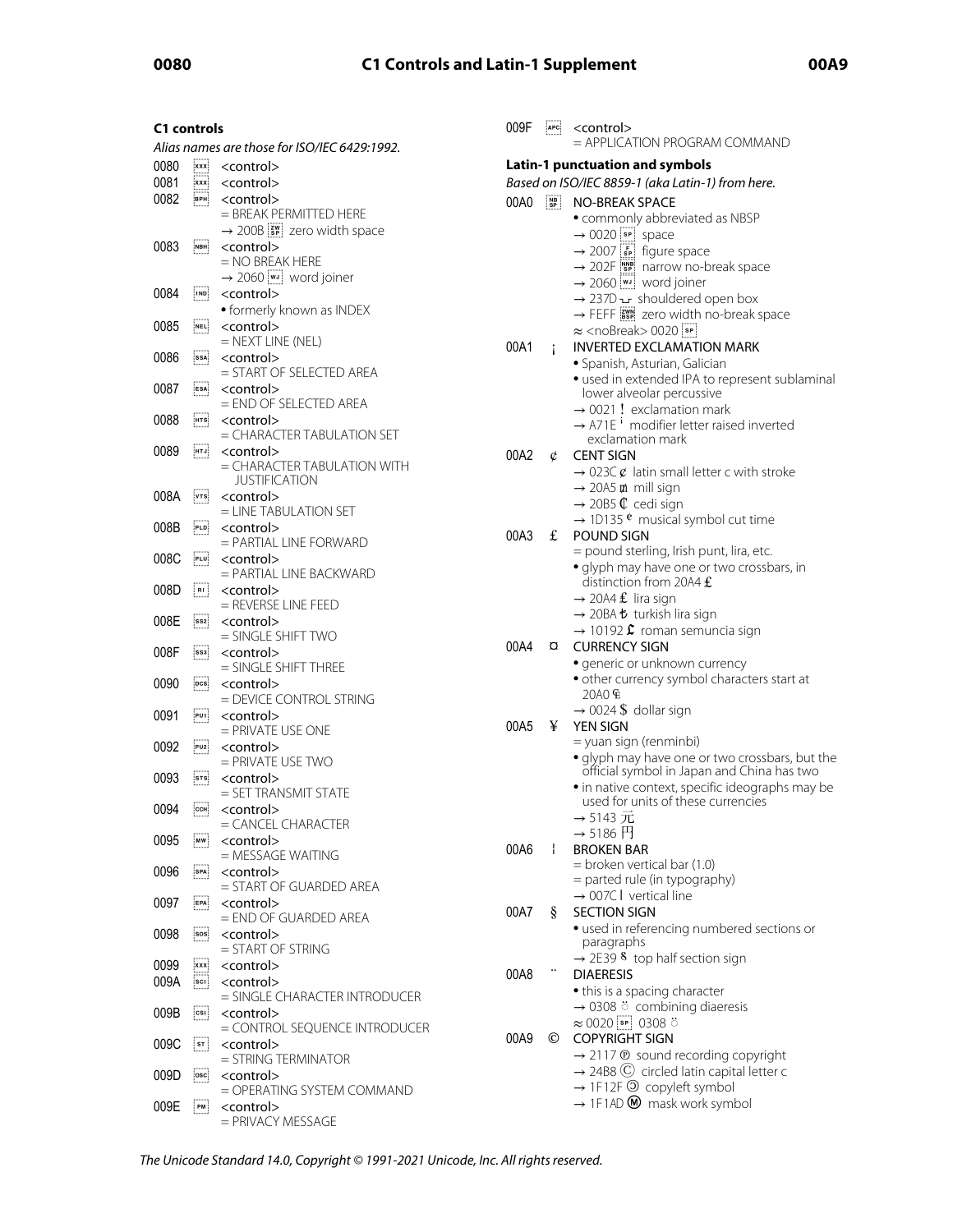# **00AA C1 Controls and Latin-1 Supplement 00BB**

| 00AA             | $\underline{\mathbf{a}}$ | <b>FEMININE ORDINAL INDICATOR</b>                                 | 00B4 |                | <b>ACUTE ACCENT</b>                                      |
|------------------|--------------------------|-------------------------------------------------------------------|------|----------------|----------------------------------------------------------|
|                  |                          | • Spanish                                                         |      |                | • this is a spacing character                            |
|                  |                          | $\rightarrow$ 1D43 <sup>ª</sup> modifier letter small a           |      |                | $\rightarrow$ 02B9 $'$ modifier letter prime             |
|                  |                          | $\approx$ <super> 0061 a</super>                                  |      |                | $\rightarrow$ 02CA $\hat{}$ modifier letter acute accent |
| 00AB             | $\ll$                    | LEFT-POINTING DOUBLE ANGLE QUOTATION                              |      |                | $\rightarrow$ 0301 6 combining acute accent              |
|                  |                          | MARK                                                              |      |                | $\rightarrow$ 0384 $\degree$ greek tonos                 |
|                  |                          | = left guillemet                                                  |      |                | $\rightarrow$ 1FFD $'$ greek oxia                        |
|                  |                          | = chevrons (in typography)                                        |      |                | $\rightarrow$ 2032' prime                                |
|                  |                          | · usually opening, sometimes closing                              |      |                | $\approx 0020$ [sp] 0301 6                               |
|                  |                          | $\rightarrow$ 226A $\ll$ much less-than                           | 00B5 | μ              | <b>MICRO SIGN</b>                                        |
|                  |                          | $\rightarrow$ 300A $\ll$ left double angle bracket                |      |                | $\approx$ 03BC $\mu$ greek small letter mu               |
| 00AC             | -                        | <b>NOT SIGN</b>                                                   | 00B6 | ſ              | PILCROW SIGN                                             |
|                  |                          | = angled dash (in typography)                                     |      |                | = paragraph sign                                         |
|                  |                          | $\rightarrow$ 2310 $-$ reversed not sign                          |      |                | · section sign in some European usage                    |
|                  |                          | $\rightarrow$ 2319 $\leftarrow$ turned not sign                   |      |                | $\rightarrow$ 204B $\mathbb{P}$ reversed pilcrow sign    |
| 00AD             | $\frac{SHY}{2}$          | <b>SOFT HYPHEN</b>                                                |      |                | $\rightarrow$ 2761 $\oint$ curved stem paragraph sign    |
|                  |                          | = discretionary hyphen                                            |      |                | ornament                                                 |
|                  |                          | · commonly abbreviated as SHY                                     |      |                | $\rightarrow$ 2E3F $\oint$ capitulum                     |
|                  |                          | · an invisible format character indicating a                      | 00B7 |                | MIDDLE DOT                                               |
|                  |                          | possible hyphenation location                                     |      |                | = midpoint (in typography)                               |
| 00AE             | ®                        | <b>REGISTERED SIGN</b>                                            |      |                | = Georgian comma                                         |
|                  |                          | = registered trade mark sign (1.0)                                |      |                | = Greek middle dot (ano teleia)                          |
|                  |                          | → 2122 TM trade mark sign                                         |      |                | • also used as a raised decimal point or to denote       |
|                  |                          | $\rightarrow$ 24C7 (R) circled latin capital letter r             |      |                | multiplication; for multiplication $22C5 \cdot is$       |
|                  |                          | $\rightarrow$ 1F16B $^{MD}$ raised md sign                        |      |                | preferred                                                |
|                  |                          | $\rightarrow$ 1F16C <sup>MR</sup> raised mr sign                  |      |                | $\rightarrow$ 002E. full stop                            |
| 00AF             |                          | <b>MACRON</b>                                                     |      |                | $\rightarrow$ 02D9 $\dot{ }$ dot above                   |
|                  |                          | = overline, APL overbar                                           |      |                | $\rightarrow$ 0387 · greek ano teleia                    |
|                  |                          | • this is a spacing character                                     |      |                | $\rightarrow$ 16EB • runic single punctuation            |
|                  |                          | • unlike 203E <sup>-</sup> , adjacent instances of this           |      |                | $\rightarrow$ 2022 • bullet                              |
|                  |                          | character do not join                                             |      |                | $\rightarrow$ 2024 . one dot leader                      |
|                  |                          | $\rightarrow$ 02C9 <sup>-</sup> modifier letter macron            |      |                | $\rightarrow$ 2027 $\cdot$ hyphenation point             |
|                  |                          | $\rightarrow$ 0304 $\bar{0}$ combining macron                     |      |                | $\rightarrow$ 2219 • bullet operator                     |
|                  |                          | $\rightarrow$ 0305 $\circ$ combining overline                     |      |                | $\rightarrow$ 22C5 $\cdot$ dot operator                  |
|                  |                          | $\rightarrow$ 203E $^-$ overline                                  |      |                | $\rightarrow$ 2E31 · word separator middle dot           |
|                  |                          | $\rightarrow$ FE26 $\overline{\circ}$ combining conjoining macron |      |                | $\rightarrow$ 2E33 $\cdot$ raised dot                    |
|                  |                          | $\approx 0020$ sp 0304 0                                          |      |                | $\rightarrow$ 30FB • katakana middle dot                 |
| 00B <sub>0</sub> | $\circ$                  | <b>DEGREE SIGN</b>                                                |      |                | → A78F • latin letter sinological dot                    |
|                  |                          | • this is a spacing character                                     | 00B8 |                | <b>CEDILLA</b>                                           |
|                  |                          | $\rightarrow$ 02DA $\degree$ ring above                           |      |                |                                                          |
|                  |                          | $\rightarrow$ 030A $\circ$ combining ring above                   |      |                | • this is a spacing character                            |
|                  |                          | $\rightarrow$ 2070 <sup>°</sup> superscript zero                  |      |                | · other spacing accent characters:<br>$02D8 - 02D8$      |
|                  |                          | $\rightarrow$ 2103 °C degree celsius                              |      |                |                                                          |
|                  |                          | $\rightarrow$ 2109 °F degree fahrenheit                           |      |                | $\rightarrow$ 0327 $\circ$ combining cedilla             |
|                  |                          | $\rightarrow$ 2218 • ring operator                                | 00B9 | $\mathbf{1}$   | $\approx 0020$ [sr] 0327 $\circ$                         |
| 00B1             | ±.                       | PLUS-MINUS SIGN                                                   |      |                | SUPERSCRIPT ONE                                          |
|                  |                          | = biquintile (astrological aspect: 144°)                          |      |                | $\rightarrow$ 00B2 <sup>2</sup> superscript two          |
|                  |                          | $\rightarrow$ 2213 $\mp$ minus-or-plus sign                       |      |                | $\rightarrow$ 00B3 <sup>3</sup> superscript three        |
| 00B2             | $\mathbf 2$              | SUPERSCRIPT TWO                                                   |      |                | $\rightarrow$ 2070 <sup>°</sup> superscript zero         |
|                  |                          | $=$ squared                                                       |      | $\overline{o}$ | $\approx$ <super> 0031 1</super>                         |
|                  |                          | · other superscript digit characters:                             | 00BA |                | <b>MASCULINE ORDINAL INDICATOR</b>                       |
|                  |                          | 2070 <sup>0</sup> -2079 <sup>9</sup>                              |      |                | • Spanish                                                |
|                  |                          | $\rightarrow$ 00B9 <sup>1</sup> superscript one                   |      |                | $\rightarrow$ 1D52 $^{\circ}$ modifier letter small o    |
|                  |                          | $\approx$ <super> 00322</super>                                   |      |                | $\rightarrow$ 2116 $N_2$ numero sign                     |
| 00B3             | 3                        | SUPERSCRIPT THREE                                                 |      |                | $\approx$ <super> 006F o</super>                         |
|                  |                          | $=$ cubed                                                         | 00BB | $\rightarrow$  | RIGHT-POINTING DOUBLE ANGLE QUOTATION                    |
|                  |                          | $\rightarrow$ 00B9 <sup>1</sup> superscript one                   |      |                | MARK                                                     |
|                  |                          | $\approx$ <super> 0033 3</super>                                  |      |                | = right guillemet                                        |
|                  |                          |                                                                   |      |                | · usually closing, sometimes opening                     |
|                  |                          |                                                                   |      |                | $\rightarrow$ 226B $\gg$ much greater-than               |
|                  |                          |                                                                   |      |                | $\rightarrow$ 300B $\gg$ right double angle bracket      |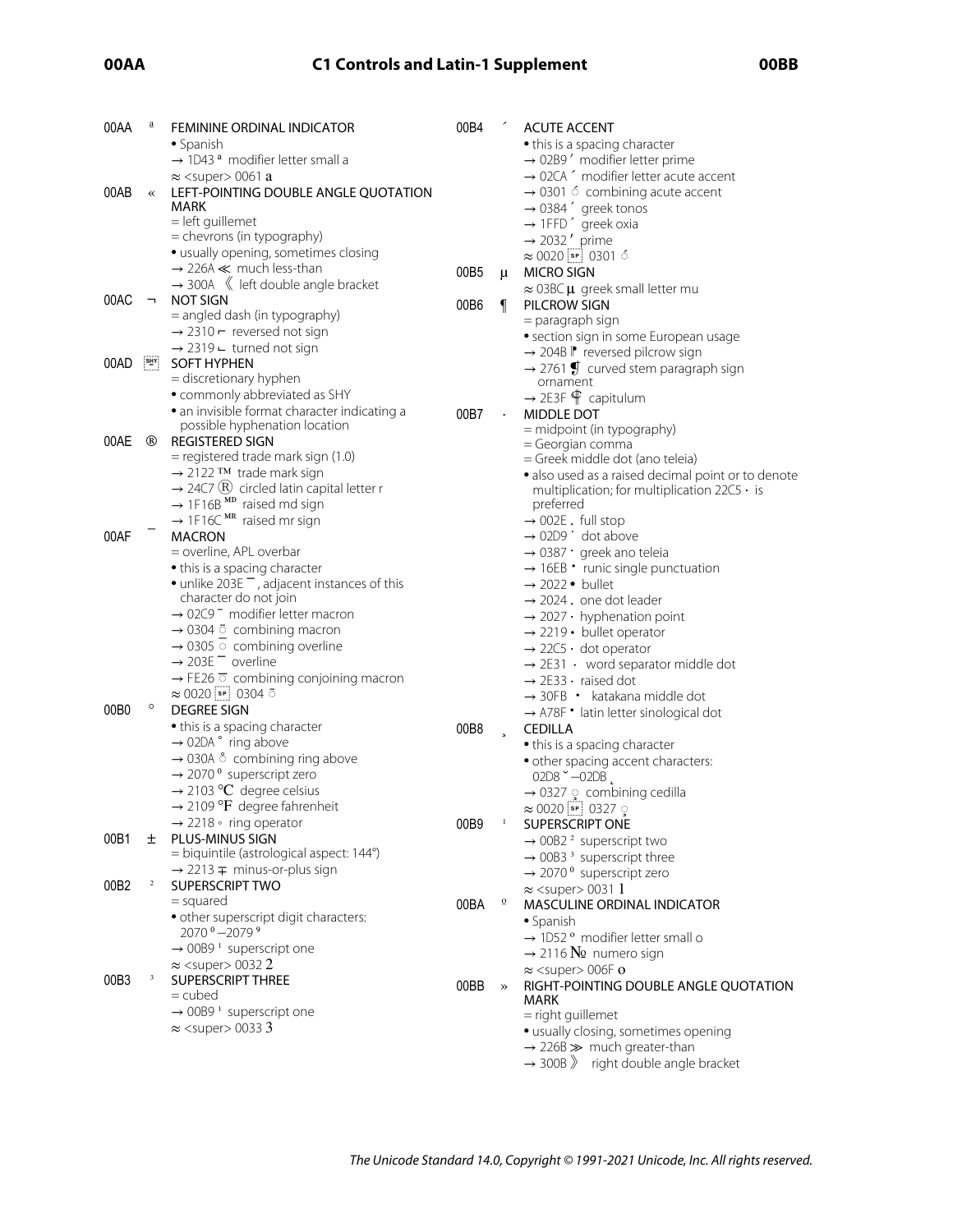| 0<br><b>Vulgar fractions</b>                                  |               |                                                                                        |        |  |  |  |
|---------------------------------------------------------------|---------------|----------------------------------------------------------------------------------------|--------|--|--|--|
| The fraction bar for these may be rendered horizontally or at |               |                                                                                        |        |  |  |  |
|                                                               |               | a slant. For other fraction characters, see 2150-215E.                                 | 0      |  |  |  |
| 00BC                                                          | $\frac{1}{4}$ | <b>VULGAR FRACTION ONE QUARTER</b>                                                     | 0      |  |  |  |
| 00BD                                                          | $\frac{1}{2}$ | $\approx$ <fraction> 0031 1 2044/ 0034 4</fraction>                                    |        |  |  |  |
|                                                               |               | <b>VULGAR FRACTION ONE HALF</b><br>$\approx$ <fraction> 0031 1 2044/ 0032 2</fraction> | N      |  |  |  |
| 00BE                                                          | $\frac{3}{4}$ | <b>VULGAR FRACTION THREE QUARTERS</b>                                                  | 0      |  |  |  |
|                                                               |               | $\approx$ <fraction> 0033 3 2044/ 0034 4</fraction>                                    |        |  |  |  |
| <b>Punctuation</b>                                            |               |                                                                                        |        |  |  |  |
| 00BF                                                          | i.            | <b>INVERTED QUESTION MARK</b>                                                          |        |  |  |  |
|                                                               |               | = turned question mark                                                                 |        |  |  |  |
|                                                               |               | • Spanish                                                                              |        |  |  |  |
|                                                               |               | $\rightarrow$ 003F ? question mark<br>→ 2E2E ? reversed question mark                  |        |  |  |  |
|                                                               |               |                                                                                        |        |  |  |  |
| <b>Letters</b><br>00C0                                        | À             | LATIN CAPITAL LETTER A WITH GRAVE                                                      |        |  |  |  |
|                                                               |               | $\equiv$ 0041 A 0300 $\circ$                                                           | L      |  |  |  |
| 00C1                                                          | Á             | LATIN CAPITAL LETTER A WITH ACUTE                                                      | 0      |  |  |  |
|                                                               |               | $\equiv$ 0041 A 0301 6                                                                 |        |  |  |  |
| 00C2                                                          | Â             | LATIN CAPITAL LETTER A WITH CIRCUMFLEX                                                 | 0      |  |  |  |
| 00C3                                                          | Ã             | $\equiv$ 0041 A 0302 $\hat{\circ}$<br><b>LATIN CAPITAL LETTER A WITH TILDE</b>         |        |  |  |  |
|                                                               |               | $\equiv$ 0041 A 0303 $\tilde{\circ}$                                                   | 0      |  |  |  |
| 00C4                                                          | Ä             | LATIN CAPITAL LETTER A WITH DIAERESIS                                                  |        |  |  |  |
|                                                               |               | $\equiv$ 0041 A 0308 ö                                                                 | 0      |  |  |  |
| 00C5                                                          | Å             | LATIN CAPITAL LETTER A WITH RING ABOVE                                                 | 0      |  |  |  |
|                                                               |               | $\rightarrow$ 212B Å angstrom sign<br>$\equiv$ 0041 A 030A Å                           |        |  |  |  |
| 00C6                                                          | Æ             | <b>LATIN CAPITAL LETTER AE</b>                                                         | 0      |  |  |  |
|                                                               |               | = latin capital ligature ae (1.1)                                                      |        |  |  |  |
| 00C7                                                          | Ç             | LATIN CAPITAL LETTER C WITH CEDILLA                                                    | 0<br>0 |  |  |  |
| 00C8                                                          | È             | $\equiv$ 0043 <b>C</b> 0327 $\circ$<br>LATIN CAPITAL LETTER E WITH GRAVE               |        |  |  |  |
|                                                               |               | $\equiv$ 0045 <b>E</b> 0300 $\circ$                                                    |        |  |  |  |
| 00C9                                                          | É             | LATIN CAPITAL LETTER E WITH ACUTE                                                      |        |  |  |  |
|                                                               |               | $\equiv$ 0045 <b>E</b> 0301 6                                                          |        |  |  |  |
| 00CA                                                          | Ê             | LATIN CAPITAL LETTER E WITH CIRCUMFLEX                                                 |        |  |  |  |
| 00CB                                                          | Ë             | $\equiv$ 0045 <b>E</b> 0302 $\hat{\circ}$<br>LATIN CAPITAL LETTER E WITH DIAERESIS     |        |  |  |  |
|                                                               |               | $\equiv$ 0045 <b>E</b> 0308 $\ddot{\circ}$                                             |        |  |  |  |
| 00CC                                                          | Ì             | LATIN CAPITAL LETTER I WITH GRAVE                                                      |        |  |  |  |
|                                                               |               | $\equiv$ 0049 I 0300 $\geq$                                                            |        |  |  |  |
| 00CD                                                          | Í             | LATIN CAPITAL LETTER I WITH ACUTE                                                      |        |  |  |  |
| 00CE                                                          | Î             | $\equiv$ 0049 I 0301 6<br>LATIN CAPITAL LETTER I WITH CIRCUMFLEX                       |        |  |  |  |
|                                                               |               | $\equiv$ 0049 I 0302 Ô                                                                 | 0      |  |  |  |
| 00CF                                                          | Ϊ             | LATIN CAPITAL LETTER I WITH DIAERESIS                                                  |        |  |  |  |
|                                                               |               | $\equiv$ 0049 I 0308 $\ddot{\circ}$                                                    | 0      |  |  |  |
| 00D0                                                          | Ð             | <b>LATIN CAPITAL LETTER ETH</b><br>$\bullet$ lowercase is 00F0 $\delta$                |        |  |  |  |
|                                                               |               | $\rightarrow$ 0110 <b>Đ</b> latin capital letter d with stroke                         | 0      |  |  |  |
|                                                               |               | $\rightarrow$ 0189 <b>Đ</b> latin capital letter african d                             | 0      |  |  |  |
|                                                               |               | $\rightarrow$ A7C7 <b>D</b> latin capital letter d with short stroke                   |        |  |  |  |
| 00D1                                                          | Ñ             | overlay<br>LATIN CAPITAL LETTER N WITH TILDE                                           |        |  |  |  |
|                                                               |               | $\equiv$ 004E N 0303 $\tilde{\circ}$                                                   | 0      |  |  |  |
| 00D <sub>2</sub>                                              | Ò             | LATIN CAPITAL LETTER O WITH GRAVE                                                      | 0      |  |  |  |
|                                                               |               | $\equiv$ 004F <b>O</b> 0300 $\circ$                                                    |        |  |  |  |
| 00D3                                                          | Ó             | LATIN CAPITAL LETTER O WITH ACUTE                                                      |        |  |  |  |

- 0D4 Ô LATIN CAPITAL LETTER O WITH CIRCUMFLEX  $\equiv$  004F **O** 0302  $\hat{\circ}$
- )0D5 Õ LATIN CAPITAL LETTER O WITH TILDE  $\equiv$  004F **O** 0303  $\tilde{\circ}$
- 00D6 Ö LATIN CAPITAL LETTER O WITH DIAERESIS  $\equiv$  004F **O** 0308  $\ddot{\circ}$

## Mathematical operator

- **OD7 X MULTIPLICATION SIGN** 
	- = z notation Cartesian product
	- $\rightarrow$  0078 x latin small letter x
	- $\rightarrow$  2613 X saltire
	- $\rightarrow$  2715 X multiplication x
	- $\rightarrow$  2718 **X** heavy ballot x
	- $\rightarrow$  274C  $\times$  cross mark
	- $\rightarrow$  2A2F  $\times$  vector or cross product
	- $\rightarrow$  1F5D9  $\times$  cancellation x
	- $\rightarrow$  1F7A9 X light saltire

## etters.

- $00D8$   $\emptyset$  LATIN CAPITAL LETTER O WITH STROKE  $=$  o slash  $\rightarrow$  2205 Ø empty set
- Ù LATIN CAPITAL LETTER U WITH GRAVE 0D9  $\equiv$  0055 U 0300  $\delta$
- )ODA Ú LATIN CAPITAL LETTER U WITH ACUTE  $\equiv$  0055 **U** 0301 6
- )ODB Û LATIN CAPITAL LETTER U WITH CIRCUMFLEX  $\equiv$  0055 U 0302  $\hat{\circ}$
- )ODC Ü LATIN CAPITAL LETTER U WITH DIAERESIS  $\equiv$  0055 U 0308 ö
- ODD Ý LATIN CAPITAL LETTER Y WITH ACUTE  $\equiv$  0059 Y 0301 6
- ODE **b** LATIN CAPITAL LETTER THORN
- ODF **B** LATIN SMALL LETTER SHARP S
	- $=$  Eszett
	- $\bullet$  German
	- not used in Swiss High German
	- uppercase is "SS" (standard case mapping), alternatively 1E9E  $\boldsymbol{\beta}$
	- typographically the glyph for this character can be based on a ligature of 017F  $f$  with either 0073 s or with an old-style glyph for 007A z (the latter similar in appearance to 0292 $\mathbf{3}$ ). Both forms exist interchangeably today.
	- $\rightarrow$  017F  $\bf f$  latin small letter long s
	- $\rightarrow$  0292 3 latin small letter ezh
	- $\rightarrow$  03B2  $\beta$  greek small letter beta
	- $\rightarrow$  1E9E  $\beta$  latin capital letter sharp s à LATIN SMALL LETTER A WITH GRAVE
- 0E0  $\equiv$  0061 a 0300  $\circ$
- á LATIN SMALL LETTER A WITH ACUTE 0E1  $\equiv$  0061 a 0301 6
- 0E2 â LATIN SMALL LETTER A WITH CIRCUMFLEX  $\equiv$  0061 a 0302  $\hat{\circ}$
- 00E3 ã LATIN SMALL LETTER A WITH TILDE · Portuguese  $\equiv$  0061 a 0303  $\tilde{\circ}$
- ä LATIN SMALL LETTER A WITH DIAERESIS )NF4  $\equiv 0061$  a 0308  $\ddot{\circ}$
- 0F5 å LATIN SMALL LETTER A WITH RING ABOVE · Danish, Norwegian, Swedish, Walloon  $\equiv$  0061 a 030A Å

 $\equiv$  004F **O** 0301 6